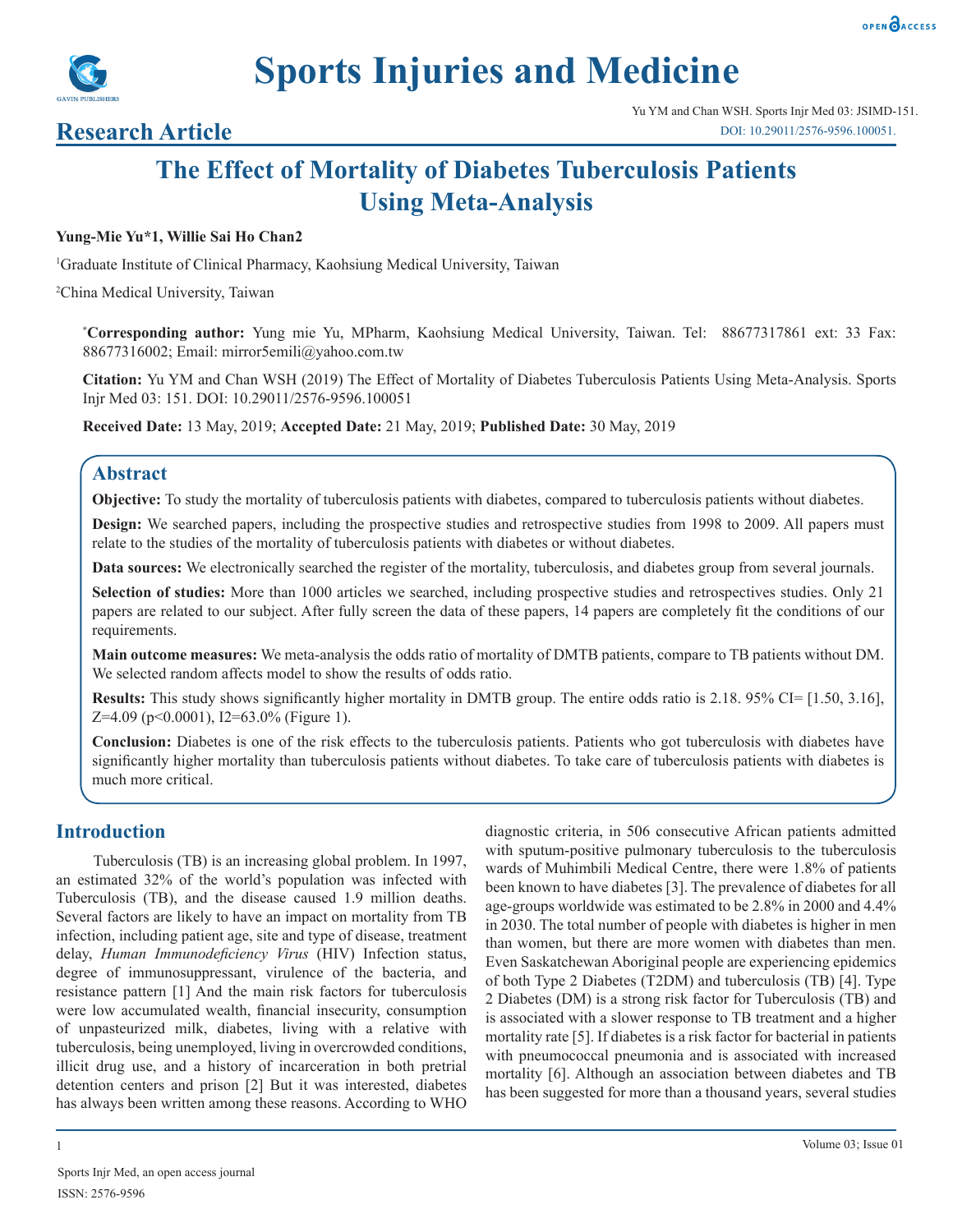have suggested that Diabetes Mellitus (DM) increase the risk of active Tuberculosis (TB) [5,7]. And DM was associated with an increased risk of TB regardless of study design and population. In the paper search, we find the effect of DM on the mortality of TB is not well defined [8]. In our study, we will present the mortality between DMTB patients and TB patients without DM, using metaanalysis.

### **Methods**

#### **Inclusion Criteria**

We searched papers in published journals, which included prospective studies and retrospective studies, related to mortality of TB patients. We selected the mortality data of DMTB patients and TB patients. Even patients suffer many other symptoms with tuberculosis, we still collected those data in the papers. Basically, we defined mortality, according to the World Health Organization (WHO) recommendation. WHO recommends that mortality statistics are presented by underlying cause of death, which defines as "the disease or injury which initiated the train of morbid events leading directly to death" or "the circumstances of the accident or violence which produced the fatal injury [9].

#### **Outcomes**

The primary outcome is the mortality of DMTB patients, compared to that of TB patients without DM. We define the TB mortality as a ratio of the number of TB death patients and the number of total TB patients. And the DMTB mortality as a ratio of the number of DMTB death patients and the number of total DMTB patients. In our study, the TB patients who were infected by TB, and also possibly infected by other diseases.

#### **Identification of Trials**

In the last 20 years, it has witnessed rapid change in infectious diseases practice. At the same time, the revolution in information systems embodied by the Internet has made available at the desktop a dizzying variety of resources for medical information [10]. We electronically searched the register of the mortality, tuberculosis and diabetes group from the journals published. The journals we searched included "American Chemical Society", "HINT", "JAMA: Journal of the American Medical Association", "New England Journal of Medicine", "Pub Med (Free Medline)", "SDOS", and "Tuberculosis Week", et al. We also search from several web sites. There are "Clinical Evidence", "Cochrane Database of Systematic Reviews", "Country health information profiles", "WHO Diabetes Programmed", "World Health Report", "WHO Mortality Fact Sheet", and "World Health Organization" and so on. Computer assisted searches were under taken of "TB

versus DM", "Tuberculosis mortality versus diabetes tuberculosis mortality", "Mortality of pulmonary tuberculosis", "Tuberculosis combinative diabetic", and" Mortality, Tuberculosis, Diabetes". All of trials were searched using the same terms.

#### **Data Extraction**

Papers were translated into English by a member of staffs, if they were written with other languages, e.g. French, German, Japanese., etc.

#### **Quality Assessment**

We didn't assess methodological quality according to the recommendations of the Cochrane Collaboration Handbook. The criteria of the paper qualified for this study is its scope, which must cover TB, DMTB and Mortality.

#### **Statistical Analysis**

We use Review Manager (version 4.2.10), a statistical software package for managing and analyzing all aspects of a Cochrane Collaboration systematic review, to analyze our data. For binary outcomes we calculate the odds ratio of mortality between DMTB with/without diabetes TB patients. We select the fixed effect model analysis initially, due to the heterogeneity produced; we change to the random effects model analysis results.

## **Results**

#### **Study Exclusion and Inclusion**

There are 7 studies excluded (Table 1). The first one study describes primary cause of death in 494 diabetes patients. It mentions death related to diabetes, but does not describe the relationship between DMTB and TM [11]. The second one evaluates deaths attributed to multiple causes, in which tuberculosis was one of the cause listed [12]. The third one study discusses about tuberculosis, but does not discuss about diabetes [9]. The fourth one study describes of all tuberculosis deaths identified, without mentioning about the mortality between DMTB patients and TB patients without diabetes [13]. The fifth one study shows death certificates without total population [14]. The sixth one study presents that death proportion in single symptom [15]. The seventh one study is associated with tuberculosis and diabetes in the Mexican border region and in non-border regions of Texas. Association between tuberculosis and underlying risk factors is also evaluated [16]. In this study, there are 14 papers, included 13 papers with full text, and 1 review abstract. The year of papers search is extended from 1998 to 2009.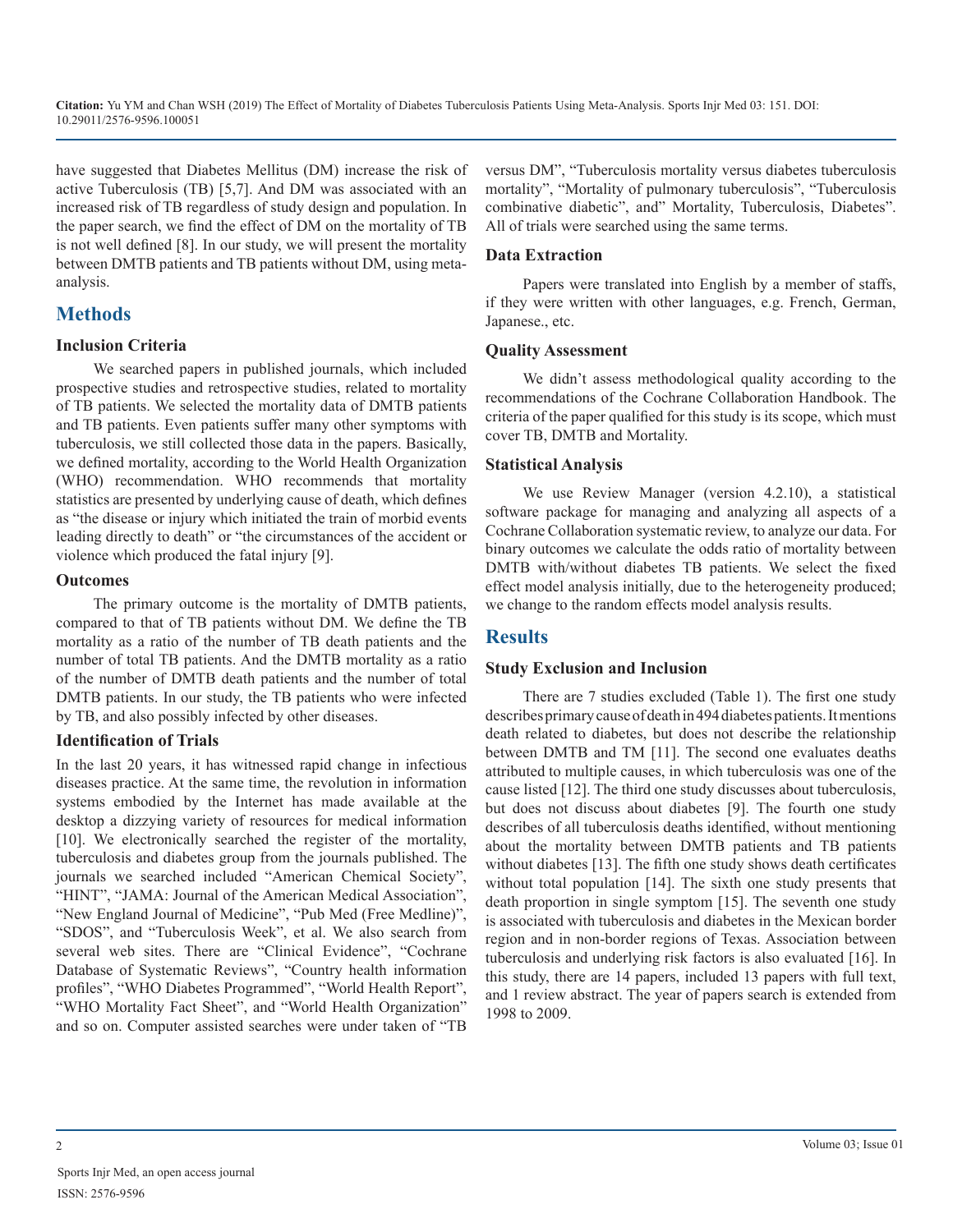| <b>Study</b>                   | <b>Reason for exclusion</b>                                                                                            |
|--------------------------------|------------------------------------------------------------------------------------------------------------------------|
| Bhansali, et al. [11]          | Mortality in diabetes: a retrospective analysis from a tertiary care hospital in North India.                          |
|                                | Primary cause of death in 494 diabetes patients. Diabetes related death.                                               |
|                                | Global Burden of Tuberculosis: Estimated Incidence, Prevalence, and Mortality by Country.                              |
| Dye, et al. $[12]$             | Estimates of TB Burden by WHO Region.                                                                                  |
|                                | Death attributed to multiple causes and involving tuberculosis in the state of Rio de Janeiro Brazil between           |
| Hasiak Santo A, et al. [9]     | 1999 and 2001. To evaluate deaths attributed to multiple causes in which tuberculosis was one of the causes<br>listed. |
|                                | Profile of tuberculosis patients progressing to death, city of São Paulo, Brazil, 2002.                                |
| Lindoso AABP, et al. $[13]$    |                                                                                                                        |
|                                | Of all tuberculosis deaths identified.                                                                                 |
|                                | Association between tuberculosis and diabetes in the Mexican border and non-border regions of Texas.                   |
| Pérez, et al. $[14]$           | Evaluated association between tuberculosis and underlying risk factors, in Texas patients hospitalized in the          |
|                                | 15 counties along the Mexico border within the remaining non-border counties.                                          |
| Romon I, et al. $[15]$         | The hurden of diabetes-related mortality in France in 2002: an analysis using both underlying and multiple             |
|                                | causes of death. Showed death certificates without total population.                                                   |
| World Health Organization [16] | Mortality Country Fact Sheet 2006. Causes of death in single symptom.                                                  |

**Table 1:** The reasons of papers excluded.

#### **Study Characteristics**

In one of these14 studies **(**Table 2), Alisjahbana Bachti, et al. included consecutive new patients with pulmonary TB who were aged≧15 years and who presented 3 out-patient TB clinics in Jakarta and Bandung in Indonesia from October 2000 through December 2005. All patients with confirmed TB were screened for DM by measurement of Fasting Blood Glucose (FBG) concentrations. TB treatment consisted of a standard regimen of daily rifampicin, isoniazid, pyrazinamid, and ethambutol for 2 months (the intensive phase) and rifampicin and isoniazid for another 4 months (the continuation phase), patients in whom DM was established initiated oral anti-DM drugs after 2-4 weeks of TB treatment, no patient received insulin. They compared findings for TB patients with DM to TB patients without DM. 737 new TB patients who were screened, 15 were excluded because of HIV seropositivity  $(n=7)$ , other comorbidity  $(n=7)$ , or missing data (n=1). 88 patients were excluded because of FBG concentrations indicating impairment or undetermined status of DM. 534 (92.1%) of 580 patients had culture results that were positive for M. tuberculosis. Of 634 patients, 540 had normal FBG concentrations, and 94 patients (14.8%) received diagnoses of concomitant DM. 24 patients (3.8%) defaulted and 11 (1.7%) were transferred during the intensive phase of TB treatment. Among the remaining 599 patients, 2 patients with DM died within 2 months after initiation of treatment. Bashar Mona, et al. conducted a case-control study retrospectively review the records of patients at Bellevue Hospital Center from 1987 to 1997 with a discharge diagnosis of tuberculosis and diabetes mellitus [17,18]. MDR-TB was defined as any case of tuberculosis that was resistant to two or more first-line tuberculosis

medications, including at least isoniazid and rifampin. Control cases were randomly selected from nondiabetic patients discharged from Bellevue Hospital between from 1987 to 1997 with a discharge diagnosis of tuberculosis. Sixty-nine patients were identified. Fifty-four percent of the study subjects had type 1 diabetes, while 40% had type 2. Sixty-eight percent of the patients used insulin, 22% used oral agents, and 6% were diet controlled. There were a significantly greater number of MDR-TB cases in the diabetic group (18 cases, 36%) as compared to the control group (10 cases, 10%). More patients in the control group were able to complete therapy (57%) than in the study group (42%). Completion of therapy refers to the patient's ability to comply with the standard length of treatment and to have bacteriologic clearance of sputum cultures. Chiang CY, et al. were setting all individuals reported as being treated for Pulmonary Tuberculosis (PTB) among citizens of Taipei City, Taiwan, in 2003 [18,19]. And to investigate risk factors associated with treatment interruption for least 2 consecutive months and death. Of 1127 PTB patients registered, 824 (73.1%) were successfully treated, 189 (16.8%) died, 65 (5.8%) interrupted treatment, 17 (1.5%) were still on treatment 15 months after commencing treatment and 32 (2.8%) failed. The only significant factor associated with treatment interruption was visits to other health facilities after commencing Tuberculosis (TB) treatment. TB patients had a standardized mortality ratio of 8.7 (95% CI 7.5- 10.0). Factors significantly associated with death were age, sputum culture not performed/unknown, and co-morbidity with respiratory disease, infections disease, renal disease or cancer, compared with other patients. Dooley KE, et al. conducted a retrospective cohort study of patients with active, culture-confirmed Tuberculosis (TB)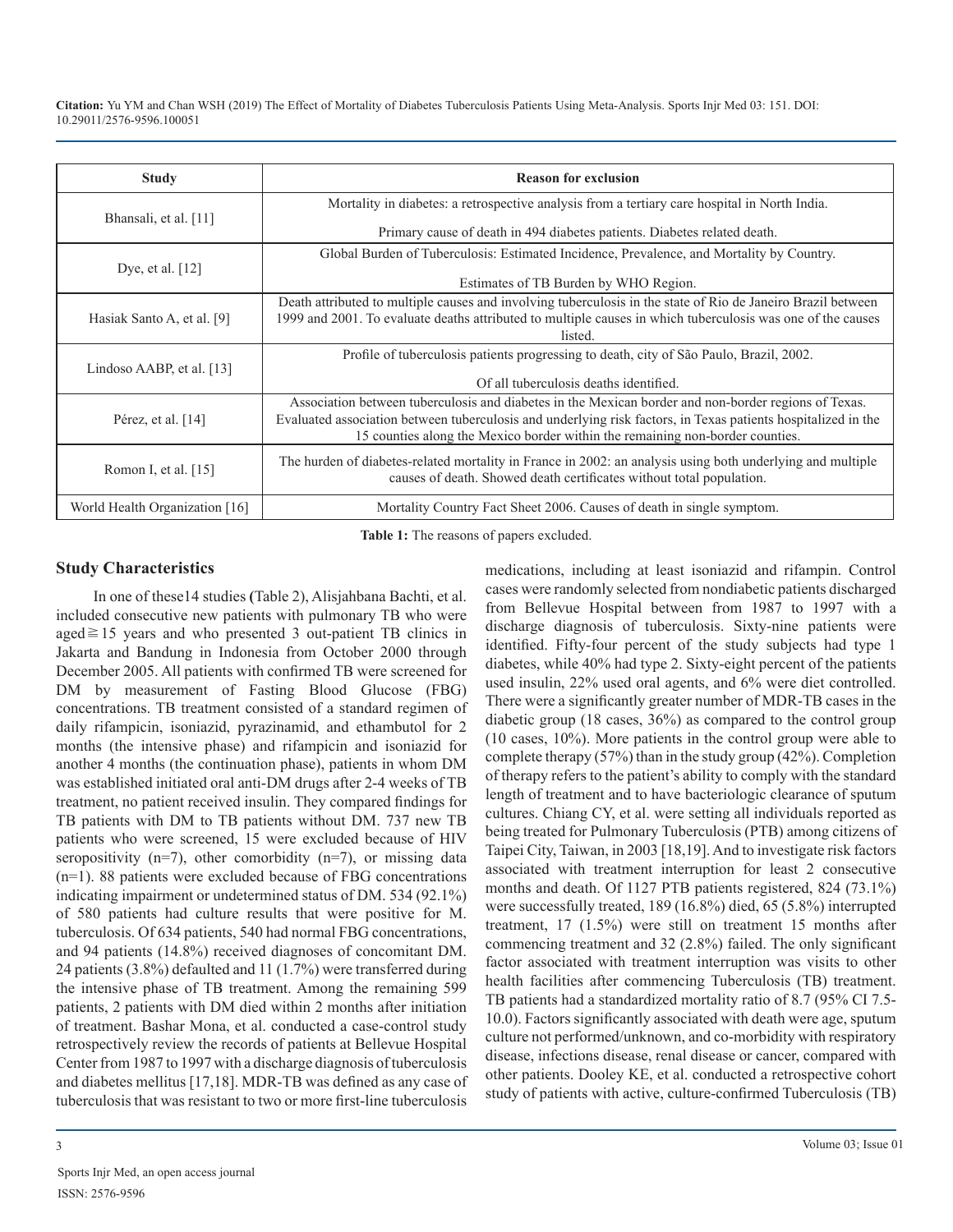in Maryland to determine the impact of DM on TB treatment outcome [19]. Their study was approved by Institutional Review Boards of the Johns Hopkins Schools of Public Health and Medicine and the Maryland Department of Health and Mental Hygiene. The primary study outcome was all-cause mortality during TB treatment, comparing patients with diabetes to patients without diabetes. Of 297 TB patients, 42 (14%) had DM. Patients with diabetes had 2.0 times higher odds of death than patients without diabetes (95% Confidence Interval [CI] 0.74-5.2, p=0.18). Adjusting for *Human Immunodeficiency Virus* (HIV), age, weight, and foreign birth, the odds of death were 6.5 times higher in patients with diabetes than patients without diabetes (95% CI 1.1- 38.0, P=0.039). In pulmonary TB patients, time to sputum culture conversion was longer in patients with diabetes than patients without diabetes (median 49 versus 39 days, p=0.09). Two-month culture conversion proportions were similar (70% and 69%). Time to sputum culture negative was defined as days from treatment initiation date to date of first of three negative sputum cultures. Treatment failure occurred in 4.1% of patients without diabetes and  $6.7\%$  of patients with diabetes ( $p=0.5$ ). Treatment failure was defined by a sputum culture positive for *M. tuberculosis* at or after completion of 4 months of treatment. They said that DM was a risk factor for death in Maryland TB patients. Dooley, et al., Fielder JF, et al. assessed the case-fatality rate among such patients in Baltimore between January 1993 and June 1998 [20]. Tuberculosis incidence was<17/1000000 population, and 99% of patients received directly observed therapy. Of 174 patients, 42 (24%) died on treatment. Patients who died were older and were more likely to have underlying medical conditions. In multivariate analysis, older age, diabetes mellitus, and renal failure were independently associated with an increased risk of death. Cause of death occurring during the 6-month course of treatment was classified according to the patient's death certificate. Tuberculosis was considered the primary cause of death if it was listed as such on the death certificate. Cases in which TB was not listed on the death certificate were categorized as death not attributable to TB. There were 190 sputum smear-positive tuberculosis causes reported during the study period. Forty-two (24%) of the 174 patients died while them receiving anti-tuberculosis therapy. Patients who died were significantly older than those who survived, but there were no other significant differences in demographic factors between the two groups. The median time from initiation of treatment to death was 32 days. Of the 42 patients who died, tuberculosis was listed on the death certificate as the primary cause of death in 15 (36%), and not listed at all in 11 (26%). During their study period, the annual rate of resistance to at least one anti-tuberculosis medication was 2.6-6.3%. [Fielder, et al. 2002] Lubart Emily, et al. to determine the mortality rate and predictors of mortality among patients hospitalized with TB in Lsrael [20]. They evaluated the medical records of 461 patients with active pulmonary TB who were hospitalized in the respiratory care department during the 5 years'

period 2000-2004. Three main ethno-geographic groups were observed: 253 patients from the former USSR, 130 from Ethiopia, and 54 of Lsraeli origin. Most of them, 396 (86%) were successfully treated and discharged to ambulatory treatment in the community after a mean stay of 2.4 months. Six-five patients (14%) died in hospital. Clinical causes of death that may be directly or partially related to tuberculosis were respiratory failure in 12 patients (19%), general deterioration in 9 patients, and a clinical picture of other infections: pulmonary, urinary and others in 23 patients (38%). In one-third of patients, the causes of death were not related to tuberculosis but were described by the attending physicians as related to the aging process. Many other relevant factors such as diabetes, HIV, alcoholism, smoking, positive sputum smear or culture and extra-pulmonary TB were not risk factors for death in this analysis. Mortality rates were 10.4%, 7.8% and 3.7% in the USSR, Ethiopian and Israeli born groups respectively. Lubart, et al. Mathew et al. to identify risk factors and causes of death among TB patients in Russia [21]. They designed a retrospective study conducted to determine the risk factors and causes of death in patients receiving TB therapy in Tomsk, Siberia. They included patients in the study if they (1) were diagnosed with TB by the Central Physicians Committee using clinical, radiological and/or bacteriological criteria, and (2) initiated TB treatment between 1 January 2002 and 31 December 2003. They excluded those patients who were aged<18 years or were receiving care outside of the TOTBS. They used the TOTBS registry to identify subjects and collect information on demographics, date of registration, treatment initiation date, sputum and culture date, Drug Susceptibility Testing (DST) results, and date and status of treatment outcome. The median age was 42 years (range 18-88) and 1326 (69.2%) were male. Seven patients (0.4%) were *Human Immunodeficiency Virus* (HIV) positive and 550 (28.7%) were alcoholic. Of the 856 for whom baseline DST results were available, 152 (17.8%) had MDR-TB. All of 1916 patients who initiated treatment between 1 January 2002 and 31 December 2003, 183 (9.6%) died during treatment, 38 (21%) in the first week of therapy. 25% of deaths were not directly attributable to TB. Risk factors for death included older age, previous treatment for TB, multidrug resistance and alcoholism. Mathew, et al. Oursler Krisk, et al. using restriction fragment-length polymorphism data, they conducted a retrospective cohort study of 139 adult patients with pulmonary tuberculosis to investigate the clinical impact of Mycobacterium tuberculosis infection with a clustered isolate. A "clustered patient" was defined as a patient who was infected with an isolate included in an RFLP cluster. Patients with an M. tuberculosis RFLP pattern that did not match that of ant other isolate were classified as "nonclustered patients". All the patients were followed by Tuberculosis Clinic staff, regardless of whether the patients were treated as out-patients or as inpatients in hospitals or long-tern care facilities. Of the original cohort of 182 culture-positive patients for whom DNA fingerprinting results were available, 43 were excluded from their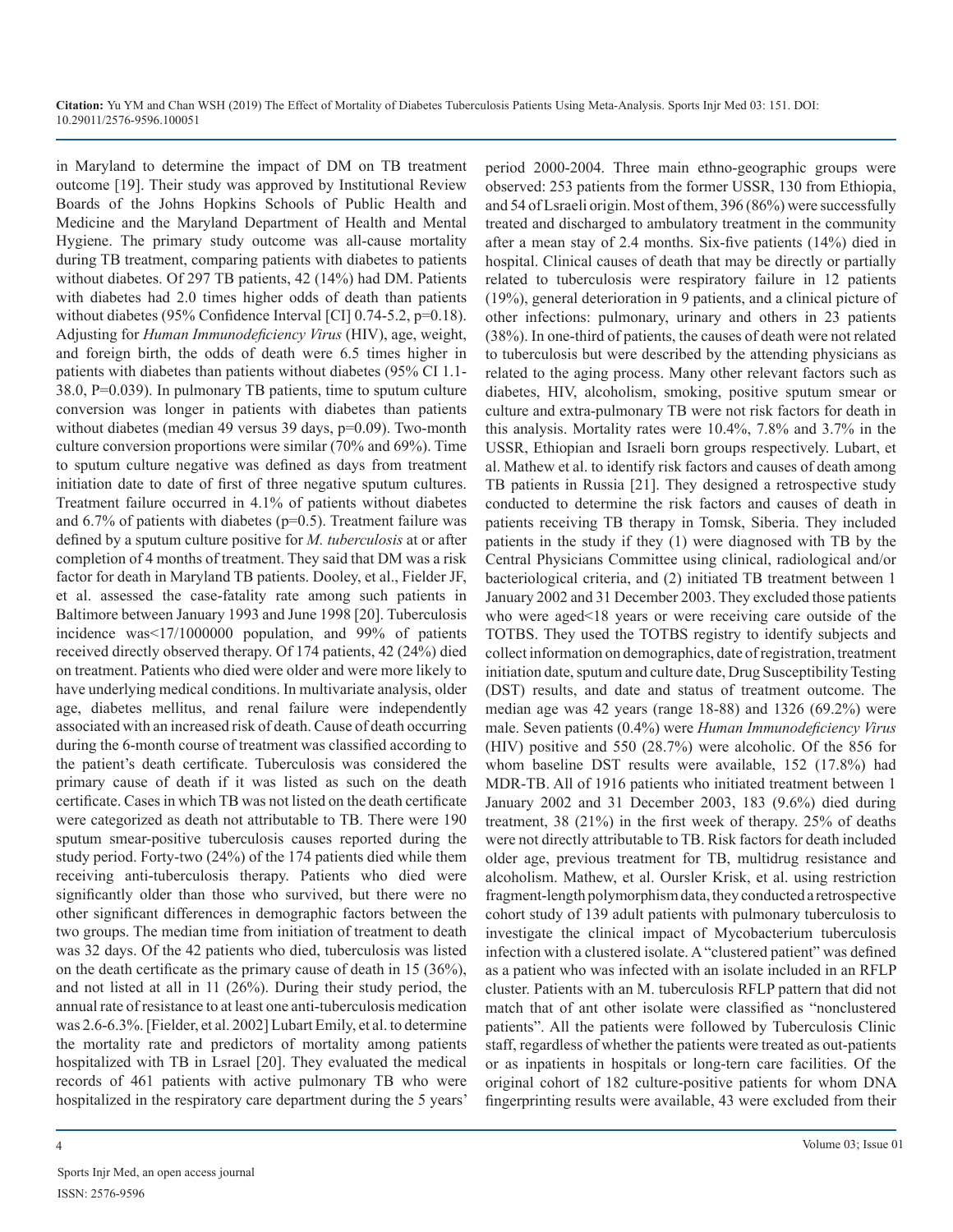study. Of these 43 patients, 11 received a postmortem diagnosis, 22 had isolated extra pulmonary disease, and 3 were unable to provide sputum samples. A total of 29 (21%) of the 139 patients died during treatment; the median time to death among these patients was 39 days. The cumulative all-cause mortality rate during treatment was 21%. Ponce-Leon Alfredo, et al. determined the impact of diabetes on the rates of tuberculosis in a region where both diseases are prevalent. As part of this survey, 1,334 individuals were randomly selected in the state of Vera Cruz to be representative of the civilian, no institutionalized population at the state level [22]. Their study area included 12 municipalities in the Orizaba Health Jurisdiction, state of Vera Cruz, Mexico. They used two definitions of diabetes. In the first diabetes status was considered present among individuals who had received a previous diagnosis by a physician. For the second definition, in addition to previous diagnosis, blood glucose levels ( $\geq$  126 mg/dl in fasting samples or  $\geq$ 200 mg/dl for random samples) were considered. They used an established molecular epidemiologic technique to classify patients as having tuberculosis as a consequence of reactivation of a latent tuberculosis infection or recently transmitted infection. They analyzed the ration of rates of tuberculosis among diabetic and non-diabetic populations, modifying the time between diagnosis dates of successive matching fingerprints to 6, 18, 24, 30, and 36 months. Of the 581 patients, 29.6% (172 of 581) had been previously diagnosed with diabetes by a physician. A total of 22% of these patients (38 of 172) had previously used insulin at least once. HIV infection was investigated among 96.9% (563 of 581) subjects; 15 (2.7%) were found to be HIV infected. Rao, Venkatarama K, et al. designs a retrospective cohort study [23,24]. They performed a study to define the factors associated with mortality following the in-hospital diagnosis of tuberculosis in a region with low levels of MDRTB and co-infection with HIV. All 203 patients hospitalized with culture-positive tuberculosis at one of the BJC system hospitals between 1988 and 1996. Follow-up information was obtained by telephone interview and review of medical and public health records. Death was verified through a search of the death certificate registry of Missouri and the records of the Social Security Administration. Mortality was defined as death from any cause during the 14-month following the initial date of hospitalization. Their cumulative all-cause mortality rate for that cohort was 28.1%. That incidence of HIV positively was 7.9% and of MDRTB was 1.5%. Multiple logistic regression analysis demonstrated that respiratory failure requiring mechanical ventilation and the presence of end-stage renal disease requiring dialysis were the largest contributors to mortality. Other variables independently associated with mortality included the presence of malnutrition, age>60 years, drug-induced immunosuppressant, and dyspnea at the time of hospital presentation. Their data suggest that the 14-months mortality rate is high among patients diagnosed as having tuberculosis during hospitalization, despite low incidences of HIV infection and multi-drug resistant disease. Rao,

et al. Singal R, et al. want to understand the influence of diabetes on the clinical and bacteriological aspects and treatment outcome of Pulmonary Tuberculosis (PTB) patients [24,25]. So they recorded of 692 consecutive smear-positive PTB patients admitted to a referral hospital in Riyadh, Sudi Arabia, were reviewed retrospectively. The characteristics of 187 patients with diabetes mellitus (PTB-DM group) were compared to 505 patients without DM (PTB group). In the PTB-DM group, 65.2% of the patients had numerous Acid-Fast Bacilli (AFB) on sputum smear examination compared to 54.1% in the control group p=0.008). Among new cases, PTB-DM patients had a lower prevalence of resistance to any anti-tuberculosis drug (6.4% vs. 16.0%, p=0.007) and achieved higher sputum conversion rates at the end of 3 months of treatment (98.9% vs. 94.7%, p=0.013). PTB-DM patients have a higher pretreatment bacillary load, a lower prevalence of antituberculosis drug resistance and achieve slightly higher sputum conversion by the end of 3 months of treatment compared to nondiabetic patients. The associations of diabetes dose not alter the final treatment outcome among PTB patients. A total of 692 sputum-positive PTB patients were included in the study; 187 (27.0%) had co-existing diabetes (PTB-DM group) and 505 (73%) did not (PTB group). After excluding 20 retreatment cases, among the new cases the PTB-DM group had a lower prevalence of drug resistance than the PTB group (6.4% vs. 16.0%, p=0.007). Singal, et al. Sterling TR. et al. to objectives Tuberculosis (TB) patients in North America often have characteristics that may increase overall mortality [25,26]. They evaluated mortality in a large TB treatment trial conducted in the United States and Canada. Persons with culture-positive pulmonary TB were enrolled after 2 months of treatment, treated for 4 more months under direct observation, and followed for 2 years (total observation: 28 months). Cause of death was determined by death certificate, autopsy, and/or clinical observation. All of 1075 participants, 71 (6.6%) died: 15/71  $(21.1\%)$  were HIV-infected persons and 56/1004 (5.6%) non-HIVinfected persons (p<0.001). Only one death was attributed to TB. Extents of disease and treatment failure/relapse were not associated with an increased risk of death. Sterling, et al. Touré NO, et al. performed a retrospective case control study for the period between 1 January 1999 and 31 August 2004, comparing the radiological appearances of tuberculosis in 100 diabetics to those in patients matched for age and sex, with pulmonary TB alone presenting to The Chest clinic of the National Hospital of Fann [26,27]. Diabetes was present in 4.7% of the 2116 patients hospitalized for pulmonary tuberculosis during the period of their study and occurred more commonly in men (60%) with an average age of 51years (73%). 82% had type II, non-insulin dependent diabetes. Mortality was higher in diabetics (18%) than controls (6%), with death generally occurring within the first 24 hours of hospitalization. Touré, et al. Wang C.S. et al. from the retrospective review 217 consecutive adult patients with PTB from 1 January 2003 to 31 December 2006 [27,28]. They included both out-patients and in-patients. That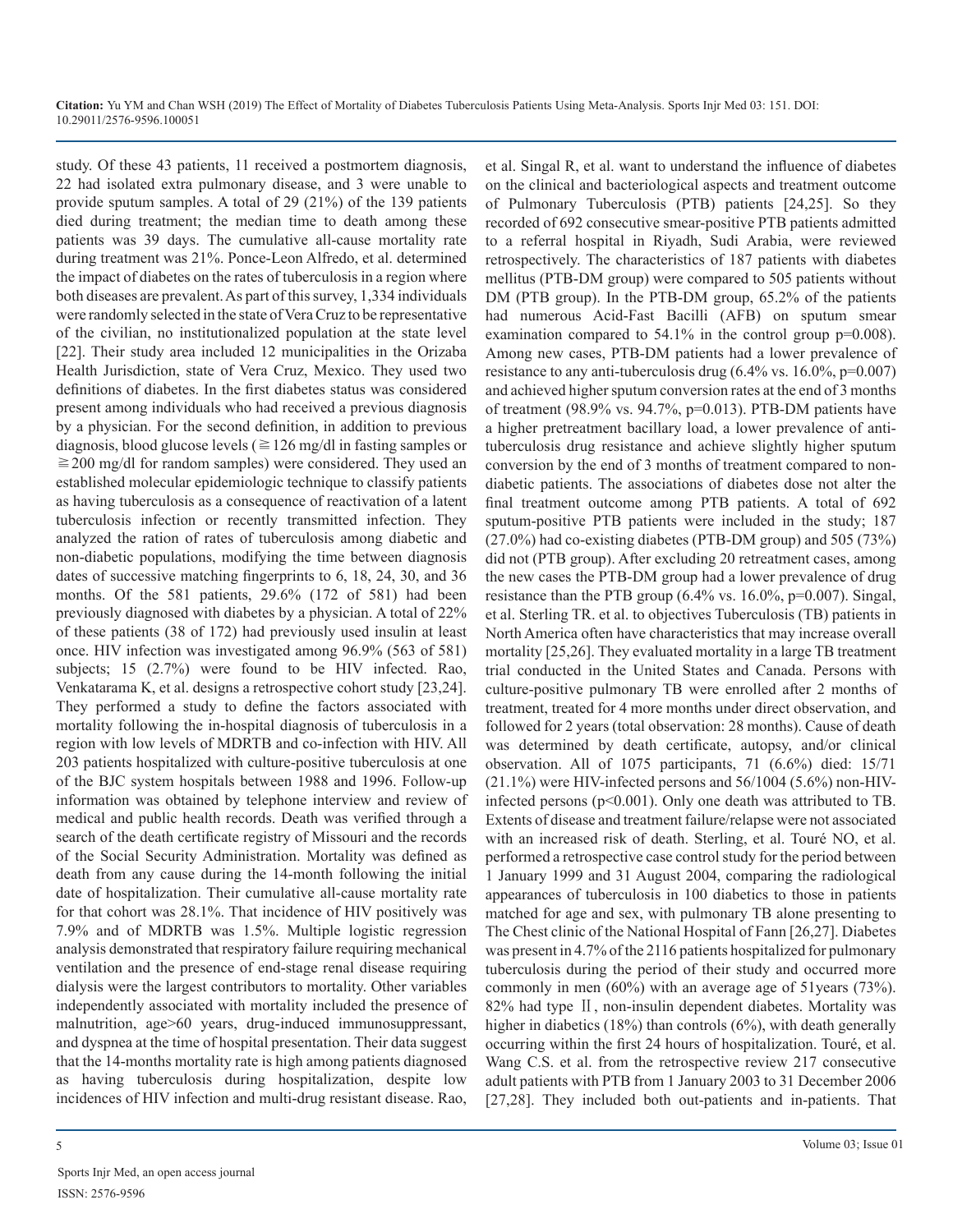patients were included in the PTB-DM group if they had a known history of DM and had been receiving insulin and /or an oral hypoglycemic agent, or were diagnosed as having DM during this hospitalization with subsequent confirmation by two or more fasting plasma glucose levels>126 mg/dl on a different day in an outpatient setting. A total of 217 culture-positive PTB patients were enrolled in their study, there were no type 1 DM patients in this study. The patients' age≧65 years, and gender unknown. Twenty-one patients were excluded in the retrospective study. Patients who did not have DM in the same period were chosen as the control group (PTB group). The characteristics of the 74 type 2 DM patients (PTB-DM group) were compared to those of the 143 non-diabetic patients (PTB group). Mortality for PTB-DM patients was 17.6% in sharp contrast to 7.7% for PTB patients. In subgroup analysis, PTB- related death was significantly more common in the PTB-DM group than the PTB group [28].

| Source, year               | <b>Incentives and Enablers</b>                                                                                                                                     | <b>Size</b> | Age                                                                                   | <b>Setting</b>                                                                                                                                       | <b>Treatment</b><br><b>Outcomes</b>                                                                                                                                                                                      | <b>Mortality</b><br><b>Outcomes</b> |
|----------------------------|--------------------------------------------------------------------------------------------------------------------------------------------------------------------|-------------|---------------------------------------------------------------------------------------|------------------------------------------------------------------------------------------------------------------------------------------------------|--------------------------------------------------------------------------------------------------------------------------------------------------------------------------------------------------------------------------|-------------------------------------|
| Alisjahbana<br>Bachti [17] | Compared findings for<br>patients with TB who<br>had DM with findings for<br>patients with TB who did<br>not have DM.                                              | 737         | $\geq 15$                                                                             | In a prospective cohort study,<br>included consecutive new<br>patients with pulmonary TB in<br>Indonesia from October 2000<br>through December 2005. | 42 additional patients<br>$(7.0\%)$ defaulted,<br>and 11 (1.8%) were<br>transferred.                                                                                                                                     | DMTB:<br>2/94<br>TB: 0/540          |
| Bashar M**<br>$[18]$       | To investigate the<br>characteristics of<br>tuberculosis infection<br>in diabetic patients at<br>Bellevue Hospital.                                                | 155         | $1-19:2$<br>$20-30:23$<br>$31-40:48$<br>$41-50:38$<br>51-60:28<br>$61-70:11$<br>>70:5 | conducted a case-control study<br>retrospectively reviewing                                                                                          | More patients in the<br>control group were<br>able to complete<br>therapy (57%) than<br>in the study group<br>$(42%)$ .                                                                                                  | DMTB:<br>7/50<br>TB: 1/105          |
| Chiang C-Y<br>$[19]$       | All individuals reported<br>as being treated for<br>Pulmonary Tuberculosis<br>(PTB) among citizens of<br>Taipei City, Taiwan, in<br>2003                           | 1127        | <25:82<br>25-44: 243<br>45-64: 276<br>≥ 65:526                                        | The outcome of PTB cases<br>was determined by consulting<br>medical charts.                                                                          | 824 (73.1%) was<br>successfully treated,<br>198 (16.8%) died, 65<br>$(5.8\%)$ interrupted<br>treatment, 17<br>$(1.5\%)$ were still on<br>treatment 15 month<br>after commencing<br>treatment and 32<br>$(2.8\%)$ failed. | DMTB:<br>52/241<br>TB:<br>137/886   |
| Dooley K.E.<br>2009        | Retrospective cohort<br>study included all patients<br>with culture-confirmed TB<br>297<br>diagnosed to determine<br>the impact of DM on TB<br>treatment outcomes. |             | 39.8(18)<br>$N = 255$<br>56.5 $(15)$<br>$N=42$                                        | TB Patients diagnosed in 2004<br>and 2005 in Montgomery<br>Country, Prince George's<br>County, and Baltimore City in<br>Maryland.                    | Treatment failure<br>occurred in 4.1%<br>of patients without<br>diabetes and $6.7\%$ of<br>patients with diabetes.<br>$(p=0.51)$ DM was a<br>risk factor for death<br>in Maryland TB<br>patients.                        | DMTB:<br>6/42<br>TB: 20/255         |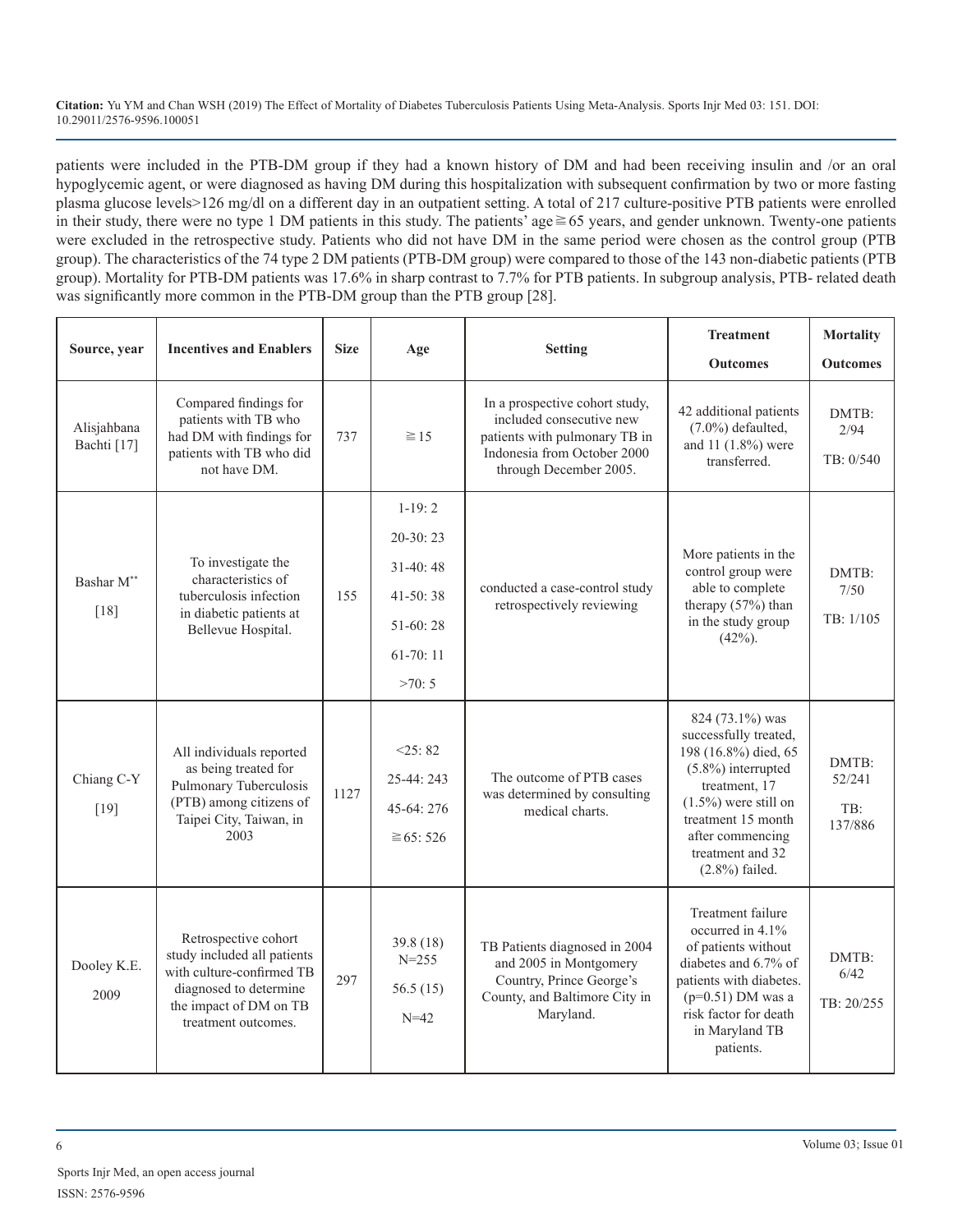| Fielder J.F.<br>$[0-20]$        | Assessed the case-fatality<br>rate among such patients<br>in Baltimore.                                                                                                                                                                                          | 174 | $<$ 49 n=88<br>$\geq 49$ n=86                                                                                                                                              | Reported to the Baltimore City<br>Health Department (BCHD)<br>between January 1993and June<br>1998.                                                                                                | Of 174 patients,<br>42 (24%) died on<br>treatment.                                                                                       | DMTB:<br>13/22<br>TB: 29/152 |
|---------------------------------|------------------------------------------------------------------------------------------------------------------------------------------------------------------------------------------------------------------------------------------------------------------|-----|----------------------------------------------------------------------------------------------------------------------------------------------------------------------------|----------------------------------------------------------------------------------------------------------------------------------------------------------------------------------------------------|------------------------------------------------------------------------------------------------------------------------------------------|------------------------------|
| Lubart Emily<br>$[21]$          | To determine the mortality<br>rate and predictors of<br>$565$ n=332<br>mortality among patients<br>461<br>$>65$ n=128<br>hospitalized with TB in<br>Israel                                                                                                       |     | Records of patients with TB,<br>in the Shmuel Harofe Hospital<br>during the 5 year period 2000-<br>2004.                                                                   | Of the 431 patients<br>65 (13%) died in<br>hospital.                                                                                                                                               | DMTB:<br>10/46<br>TB: 55/415                                                                                                             |                              |
| Mathew T.A.<br>2006             | 18-29:12<br>To identify risk factors<br>$30 - 41:27$<br>and causes of death<br>1916<br>among TB patients in<br>$42 - 50:32$<br>Russia.<br>51-88:67                                                                                                               |     | Patients who initiated treatment<br>between 1 January 2002 and 31<br>December 2003.                                                                                        | 183 (9.6%) died<br>during treatment,<br>38 (21%) in the first<br>week of therapy. 25%<br>of deaths were not<br>directly attributable<br>to TB.                                                     | DMTB:<br>6/44<br>TB:<br>113/1872                                                                                                         |                              |
| <b>Oursler Krisk</b><br>$[22]$  | Using restriction<br>fragment-<br>length polymorphism<br>data, conducted a<br>retrospective cohort study<br>of adult patients.                                                                                                                                   | 139 | 52.6(17.5)                                                                                                                                                                 | From 1 January 1994 through<br>30 June 1996, consecutive cases<br>of culture-confirmed TB were<br>reported to the Baltimore City<br>Health Department Tuberculosis<br>Clinic (Maryland).           | A total of 29 (21%) of<br>the 139 patients died<br>during treatment; the<br>median time to death<br>among these patients<br>was 39 days. | DMTB:<br>8/18<br>TB: 14/108  |
| Ponce-Leon<br>Alfredo<br>$[23]$ | Report the results of this<br>From November 1999 to June<br>population-based study<br>2000, 12 municipalities in the<br>from the 2000 National<br>581<br>44(19-86)<br>Orizaba Health Jurisdiction,<br>Health Survey (ENSA<br>state of Veracruz, Mexico.<br>2000) |     | Cure 14.23%<br>Failure 0.43%<br>Default 1.70%<br>Retreatment 1.20%<br>All-cause mortality<br>2.82%<br>Death from<br>tuberculosis 1.36%<br>Death from other<br>causes 1.45% | DMTB:<br>10/172<br>TB: 36/409                                                                                                                                                                      |                                                                                                                                          |                              |
| Rao,<br>Venkatarama k<br>$[24]$ | Retrospective cohort<br>203<br>58 (16-95)<br>study                                                                                                                                                                                                               |     | Hospitalized within the BJC<br>Health Syatem,<br>Between January 1988 to<br>December 1996.                                                                                 | 57(28.1%) died<br>during the 14-month:<br>17(29.8%)died<br>during the initial; 26<br>respiratory failure:<br>16(61.5%) died<br>during the follow-up<br>period, 7(43.8%) died<br>during the initial | DMTB:<br>9/29<br>TB: 48/174                                                                                                              |                              |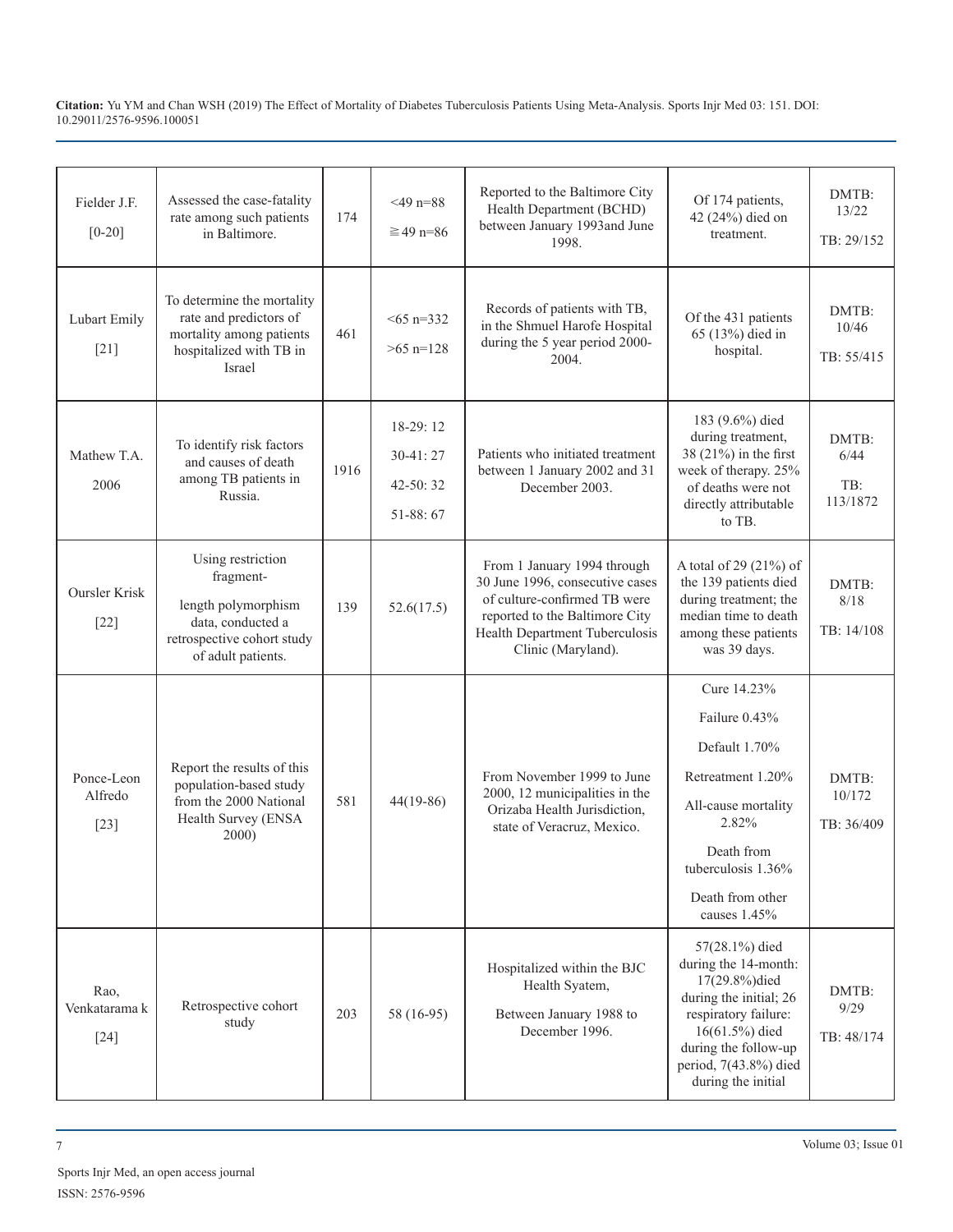| Singla R<br>$[25]$      | To understand the<br>influence of diabetes<br>on the clinical and<br>bacteriological aspects<br>and treatment outcome of<br>(PTB) patients. | 692  | PTB-DM:<br>$48.2(\pm 12.0)$<br>PTB: 32.3<br>$(\pm 12.4)$               | Retrospective study.<br>Sahary Chest Hospital, Riyadh,<br>Saudi Arabia, the main referral<br>hospital for the central region of<br>Saudi Arabia. | In the PTB-DM<br>group, $62.5\%$ of<br>the patients had<br>numerous acid-<br>fast bacilli (AFB)<br>on sputum smear<br>examination<br>compared to 54.1% in<br>the control group. | DMTB:<br>1/187<br>TB: 3/505       |
|-------------------------|---------------------------------------------------------------------------------------------------------------------------------------------|------|------------------------------------------------------------------------|--------------------------------------------------------------------------------------------------------------------------------------------------|---------------------------------------------------------------------------------------------------------------------------------------------------------------------------------|-----------------------------------|
| Sterling T.R.<br>$[26]$ | Evaluated mortality in a<br>large TB treatment trial<br>conducted in the United<br>States and Canada.                                       | 1075 | treat 1 weeks:<br>$44.0 \pm 14.4$<br>treat 2 weeks:<br>$43.9 \pm 14.7$ | North America.                                                                                                                                   | 71 (6.6%) died: 15/71<br>$(21.1\%)$ HIV-infected<br>persons, and 56/1004<br>$(5.6\%)$ non HIV-<br>infected persons.                                                             | DMTB:<br>14/162<br>TB: 57/913     |
| Toure NO<br>$27$ ]      | Retrospective case control<br>study                                                                                                         | 2116 | 51 $(73%)$                                                             | From 1 January 1999 to 31<br>August 2004,<br>Hospitalized                                                                                        | Mortality in diabetics<br>(18%)<br>Mortality in control<br>(6%)                                                                                                                 | DMTB:<br>18/99<br>TB:<br>121/2017 |
| Wang C.S.<br>$[28]$     | To determine if type 2<br>DM alters manifestations<br>and treatment outcome of<br>PTB.                                                      | 217  | PTB-DM:<br>60.8<br>PTB: 59.1                                           | Records of consecutive culture-<br>proven PTB patients were<br>analyzed retrospectively. From<br>1 January 2003 to 31 December<br>2006.          | Mortality for PTB-<br>DM patients was<br>$17.6\%$ , for PTB<br>patients was 7.7%.                                                                                               | DMTB:<br>13/74<br>TB: 11/143      |

**Table 2:** Characteristics of the included studies.

#### **Mortality Comparison**

We excluded papers, which contained the high maximum value in confidence interval to low down heterogeneity to less than 50%, and checked change of odds ratio. The study showed a significant higher mortality in DMTB group. The entire odds ratio is 2.18. 95%CI= [1.50, 3.16], Z=4.09 (p<0.0001),  $I^2=63.0\%$ (Figure 1). When we excluded Alisjahbana B, et al. we found the DMTB group also showed a significantly higher mortality than TB group. Odds ratio is 2.10. 95%CI= [1.46, 3.02], Z=3.98  $(p<0.0001)$ , I<sup>2</sup>=62.6% (Figure 2). When we more excluded Bashar M et al., DMTB group showed a significantly higher mortality than TB group too. Odds ratio is 1.99. 95%CI= [1.40, 2.83], Z=3.81  $(p=0.0001)$ ,  $I^2=60.8\%$  (Figure 3). And then, we excluded Fielder JF, et al. continued. We got DMTB group showed a significantly

higher mortality than TB group. Odds ratio is 1.81. 95%CI= [1.30, 2.53],  $Z=3.48$  (p=0.0005),  $I^2=53.8\%$  (Figure 4). Finally, we also excluded the Ouraler KK, et al. We still find the DMTB group which showed a significantly higher mortality than TB group. Odds ratio is 1.68. 95%CI= [1.22, 2.32], Z=3.18 (p=0.001), I<sup>2</sup>=48.2% (Figure 5). We also analyzed the mortality that excluded out patients. We can saw DMTB group showed a significantly higher mortality than TB group. Odds ratio is  $2.06$ .  $95\%$ CI= [1.06, 3.99], Z=2.14 (p=0.03),  $I^2$ =61.6% (Figure 6). As we excluded papers, one by one, from the highest maximum values of 613.44 in confidence interval, down to the maximum value of 15.7, to low heterogeneity down to less than 50%, the odds ratio, 1.68, is still higher than 1. That indicated that mortality of DMTB patients is much higher than mortality of TB patients without DM.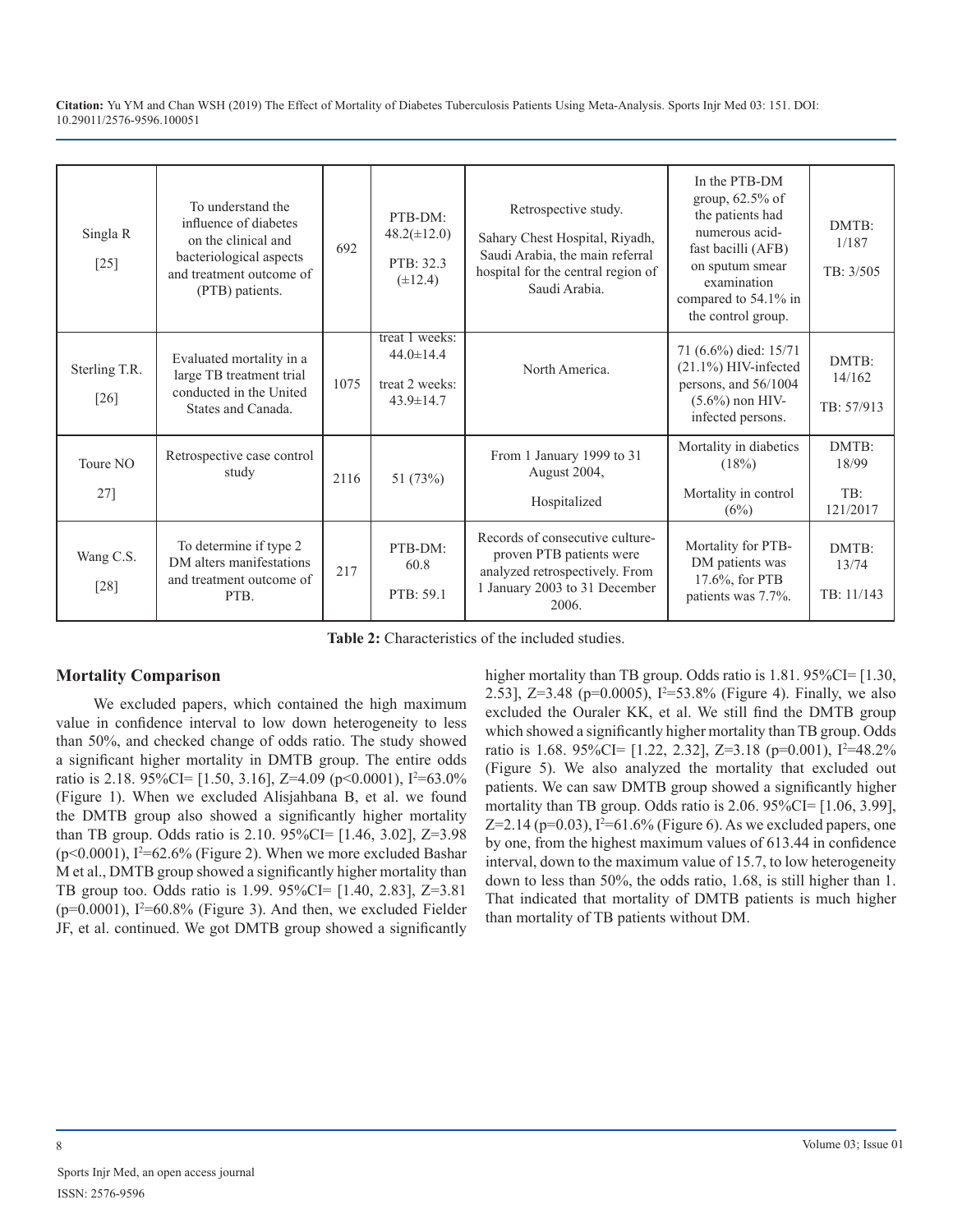| Study                                                                                 | <b>DMTB</b> | <b>TB</b> | OR (random) | Weight | OR (random)           |      |
|---------------------------------------------------------------------------------------|-------------|-----------|-------------|--------|-----------------------|------|
| or sub-category                                                                       | n/N         | n/N       | 95% CI      | %      | 95% CI                | Year |
| Alisiahbana B. et al                                                                  | 2/94        | 0/540     |             | 1.35   | 29.22 [1.39, 613.44]  | 2007 |
| Bashar M et al.                                                                       | 7/50        | 1/105     |             | 2.51   | 16.93 [2.02, 141.78]  | 2001 |
| Chiang C-Y et al.                                                                     | 52/241      | 137/886   |             | 11.97  | 1.50 [1.05, 2.15]     | 2009 |
| Dooley K.E. et al.                                                                    | 6/42        | 20/255    |             | 6.99   | 1.96 [0.74, 5.20]     | 2009 |
| Fielder J.F. et al.                                                                   | 13/22       | 29/152    |             | 7.25   | 6.13 [2.39, 15.70]    | 2002 |
| Lubart E et al.                                                                       | 10/47       | 55/415    |             | 8.68   | 1.77 [0.83, 3.76]     | 2007 |
| Mathew T A et al.                                                                     | 6/44        | 113/1872  |             | 7.68   | 2.46 [1.02, 5.94]     | 2006 |
| Oursler K.K. et al.                                                                   | 8/18        | 14/108    |             | 6.29   | 5.37 [1.81, 15.91]    | 2002 |
| PonceDeLeon A .et al.                                                                 | 10/172      | 36/409    |             | 8.92   | $0.64$ $[0.31, 1.32]$ | 2004 |
| Rao V.K. et al.                                                                       | 9/29        | 48/174    |             | 7.89   | 1.18 (0.50, 2.77)     | 1998 |
| Singal R et al.                                                                       | 1/187       | 3/505     |             | 2.25   | $0.90$ $[0.09, 8.70]$ | 2006 |
| Sterling T.R. et al.                                                                  | 14/162      | 57/913    |             | 9.89   | 1.42 [0.77, 2.61]     | 2006 |
| Toure NO et al.                                                                       | 18/99       | 121/2017  |             | 10.47  | 3.48 [2.02, 5.99]     | 2007 |
| Wang C.S. et al.                                                                      | 13/74       | 11/143    |             | 7.86   | 2.56 [1.08. 6.03]     | 2008 |
| Total (95% CI)                                                                        | 1281        | 8494      |             | 100.00 | 2.18 [1.50, 3.16]     |      |
| Total events: 169 (DMTB), 645 (TB)                                                    |             |           |             |        |                       |      |
| Test for heterogeneity: Chi <sup>2</sup> = 35.14, df = 13 (P = 0.0008), $I^2$ = 63.0% |             |           |             |        |                       |      |
| Test for overall effect: $Z = 4.09$ (P < 0.0001)                                      |             |           |             |        |                       |      |

**Figure 1:** DMTB group show a significant higher mortality than TB group. Odds ratio is 2.18. 95%CI= [1.50, 3.16], Z=4.09 (p<0.0001), I<sup>2</sup>=63.0%.



**Figure 2:** DMTB group show a significant higher mortality than TB group. Odds ratio is 2.10.  $95\%$ CI= [1.46, 3.02], Z=3.98 (p<0.0001), I<sup>2</sup>=62.6%.

| Review:<br>Comparison:<br>Outcome:                                                                                                                                                                                                                         | Compare mortality of tuberculosis patients versus diabetes tuberculosis patients<br>01 Compare mortality of tuberculosis patients versus diabetes tuberculosis patients<br>03 Mortality between DMTB and TB (Excluded Alisiahbana B, et al. and Bashar M et al.) |                                                                                                                          |            |                            |                                                                                                 |                                                                                                                                                                                                                                                                            |                                                                                              |
|------------------------------------------------------------------------------------------------------------------------------------------------------------------------------------------------------------------------------------------------------------|------------------------------------------------------------------------------------------------------------------------------------------------------------------------------------------------------------------------------------------------------------------|--------------------------------------------------------------------------------------------------------------------------|------------|----------------------------|-------------------------------------------------------------------------------------------------|----------------------------------------------------------------------------------------------------------------------------------------------------------------------------------------------------------------------------------------------------------------------------|----------------------------------------------------------------------------------------------|
| Study<br>or sub-category                                                                                                                                                                                                                                   | DMTB<br>nN                                                                                                                                                                                                                                                       | TB<br>nN                                                                                                                 |            | OR (random)<br>95% CI      | Weight<br>%                                                                                     | OR (random)<br>95% CI                                                                                                                                                                                                                                                      | Year                                                                                         |
| Chiang C-Y et al.<br>Dooley K.E. et al<br>Fielder J.F. et al.<br>Lubart E et al.<br>Mathew T.A. et al.<br>Oursler K.K. et al.<br>PonceDeLeon A .et al<br>Rao V.K. et al.<br>Singal R et al.<br>Sterling T.R. et al.<br>Toure NO et al.<br>Wang C.S. et al. | 52/241<br>6/42<br>13/22<br>10/46<br>6/44<br>8/18<br>10/172<br>9/29<br>1/187<br>14/162<br>18/99<br>13/74                                                                                                                                                          | 137/886<br>20/255<br>29/152<br>55/415<br>113/1872<br>14/108<br>36/409<br>48/174<br>3/505<br>57/913<br>121/2017<br>11/143 |            |                            | 13.24<br>7.05<br>7.34<br>9.00<br>7.84<br>6.26<br>9.31<br>8.08<br>2.09<br>10.51<br>11.25<br>8.04 | $1.50$ $[1.05, 2.15]$<br>1.96 [0.74, 5.20]<br>6.13 [2.39, 15.70]<br>1.82 [0.85, 3.87]<br>2.46 [1.02, 5.94]<br>5.37 [1.81, 15.91]<br>$0.64$ $[0.31, 1.32]$<br>1.18 [0.50, 2.77]<br>$0.90$ $[0.09, 8.70]$<br>$1.42$ $[0.77, 2.61]$<br>3.48 [2.02, 5.99]<br>2.56 [1.08, 6.03] | 2009<br>2009<br>2002<br>2007<br>2006<br>2002<br>2004<br>1998<br>2006<br>2006<br>2007<br>2008 |
| Total (95% CI)<br>Total events: 160 (DMTB), 644 (TB)<br>Test for overall effect: $Z = 3.81$ (P = 0.0001)                                                                                                                                                   | 1136<br>Test for heterogeneity: Chi <sup>2</sup> = 28.09, df = 11 (P = 0.003), $I^2$ = 60.8%                                                                                                                                                                     | 7849                                                                                                                     |            |                            | 100.00                                                                                          | $1.99$ $[1.40, 2.83]$                                                                                                                                                                                                                                                      |                                                                                              |
|                                                                                                                                                                                                                                                            |                                                                                                                                                                                                                                                                  |                                                                                                                          | 0.1<br>0.2 | 0.5<br>$\overline{2}$      | 10<br>5.                                                                                        |                                                                                                                                                                                                                                                                            |                                                                                              |
|                                                                                                                                                                                                                                                            |                                                                                                                                                                                                                                                                  |                                                                                                                          |            | Favours TB<br>Favours DMTB |                                                                                                 |                                                                                                                                                                                                                                                                            |                                                                                              |

**Figure 3:** DMTB group show a significant higher mortality than TB group. Odds ratio is  $1.99$ .  $95\%$ CI=  $[1.40, 2.83]$ ,  $Z=3.81$  (p=0.0001),  $I^2=60.8\%$ .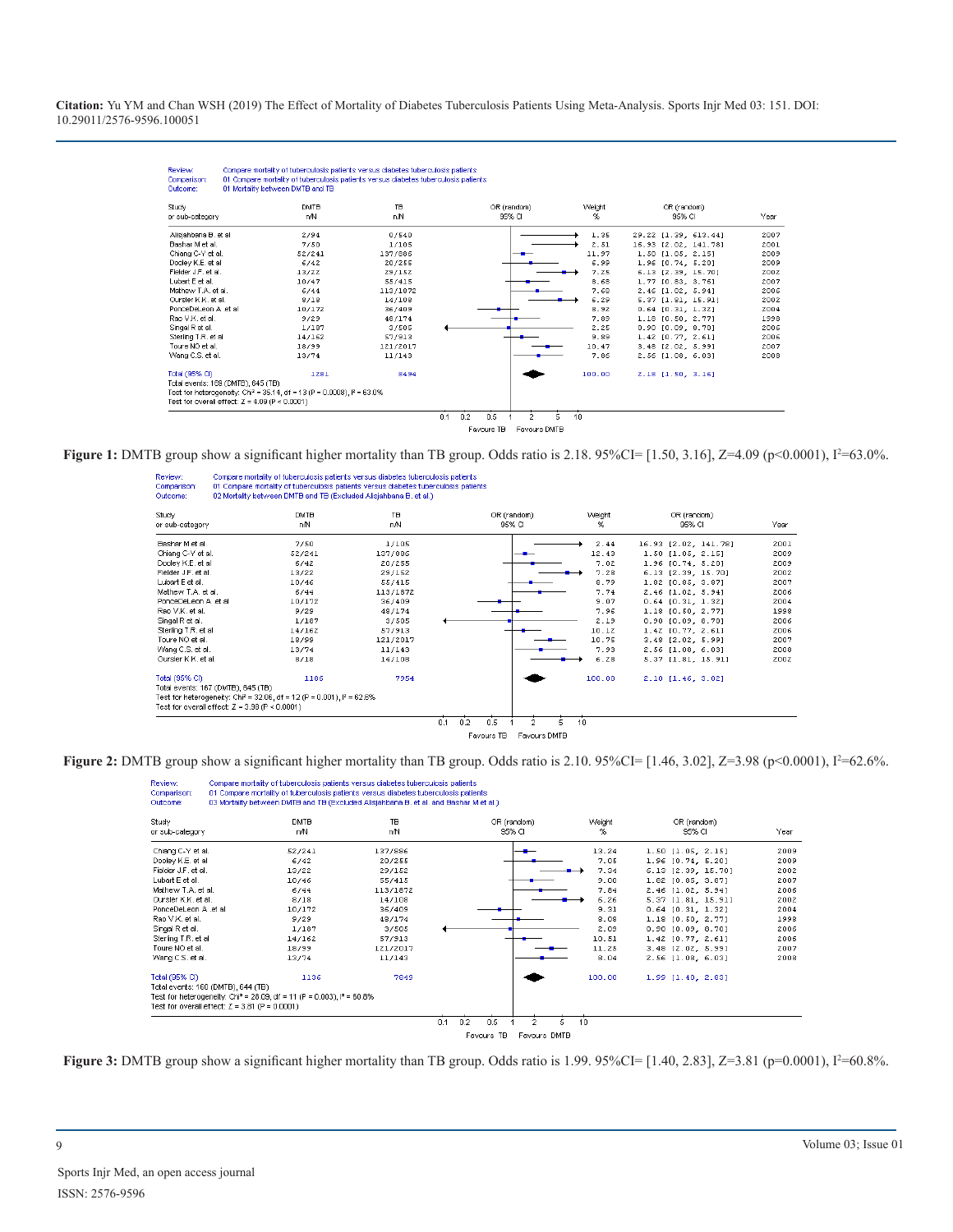| Study<br>or sub-category                                                           | <b>DMTB</b><br>nN | TB<br>nN | OR (random)<br>95% CI | Weight<br>% | OR (random)<br>95% CI | Year |
|------------------------------------------------------------------------------------|-------------------|----------|-----------------------|-------------|-----------------------|------|
| Chiang C-Y et al.                                                                  | 52/241            | 137/886  |                       | 15.57       | $1.50$ $[1.05, 2.15]$ | 2009 |
| Dooley K.E. et al.                                                                 | 6/42              | 20/255   |                       | 7.23        | 1.96 [0.74, 5.20]     | 2009 |
| Lubart E et al.                                                                    | 10/46             | 55/415   |                       | 9.62        | 1.82 [0.85, 3.87]     | 2007 |
| Mathew T.A. et al.                                                                 | 6/44              | 113/1872 |                       | 8.17        | 2.46 [1.02, 5.94]     | 2006 |
| Oursler K.K. et al.                                                                | 8/18              | 14/108   |                       | 6.31        | 5.37 [1.81, 15.91]    | 2002 |
| PonceDeLeon A .et al                                                               | 10/172            | 36/409   |                       | 10.02       | $0.64$ $[0.31, 1.32]$ | 2004 |
| Rao V.K. et al.                                                                    | 9/29              | 48/174   |                       | 8.47        | 1.18 [0.50, 2.77]     | 1998 |
| Singal R et al.                                                                    | 1/187             | 3/505    |                       | 1.95        | $0.90$ $[0.09, 8.70]$ | 2006 |
| Sterling T.R. et al.                                                               | 14/162            | 57/913   |                       | 11.61       | 1.42 [0.77, 2.61]     | 2006 |
| Toure NO et al.                                                                    | 18/99             | 121/2017 |                       | 12.63       | 3.48 [2.02, 5.99]     | 2007 |
| Wang C.S. et al.                                                                   | 13/74             | 11/143   |                       | 8.42        | 2.56 11.08. 6.031     | 2008 |
| Total (95% CI)                                                                     | 1114              | 7697     |                       | 100.00      | $1.81$ $[1.30, 2.53]$ |      |
| Total events: 147 (DMTB), 615 (TB)                                                 |                   |          |                       |             |                       |      |
| Test for heterogeneity: Chi <sup>2</sup> = 21.64, df = 10 (P = 0.02), $P = 53.8\%$ |                   |          |                       |             |                       |      |
| Test for overall effect: $Z = 3.48$ (P = 0.0005)                                   |                   |          |                       |             |                       |      |

**Figure 4:** DMTB group show a significant higher mortality than TB group. Odds ratio is 1.81. 95%CI= [1.30, 2.53], Z=3.48 (p=0.0005), I<sup>2</sup>=53.8%.

| Review:<br>Comparison:<br>Outcome:                                                                                | Compare mortality of tuberculosis patients versus diabetes tuberculosis patients<br>01 Compare mortality of tuberculosis patients versus diabetes tuberculosis patients. |          | 05 Moryality between DMTB and TB (Excluded Alisjahbana B., Bashar M., Fielder J.F., and Oursler K.K.) |              |                       |      |
|-------------------------------------------------------------------------------------------------------------------|--------------------------------------------------------------------------------------------------------------------------------------------------------------------------|----------|-------------------------------------------------------------------------------------------------------|--------------|-----------------------|------|
| Study                                                                                                             | Treatment                                                                                                                                                                | Control  | OR (random)                                                                                           | Weight       | OR (random)           | Year |
| or sub-category                                                                                                   | nN                                                                                                                                                                       | nN       | 95% CI                                                                                                | %            | 95% CI                |      |
| Chiang C-Y et al.                                                                                                 | 52/241                                                                                                                                                                   | 137/886  |                                                                                                       | 17.90        | $1.50$ $[1.05, 2.15]$ | 2009 |
| Dooley K.E. et al.                                                                                                | 6/42                                                                                                                                                                     | 20/255   |                                                                                                       | 7.33         | $1.96$ $[0.74, 5.20]$ | 2009 |
| Lubart E et al.                                                                                                   | 10/47                                                                                                                                                                    | 55/415   |                                                                                                       | 10.12        | $1.77$ [0.83, 3.76]   | 2007 |
| Mathew T.A. et al.                                                                                                | 6/44                                                                                                                                                                     | 113/1872 |                                                                                                       | 8.39         | 2.46 [1.02, 5.94]     | 2006 |
| PonceDeLeon A .et al.                                                                                             | 10/172                                                                                                                                                                   | 36/409   |                                                                                                       | 10.58        | $0.64$ $[0.31, 1.32]$ | 2004 |
| Rao V.K. et al.                                                                                                   | 9/29                                                                                                                                                                     | 48/174   |                                                                                                       | 8.74         | 1.18 [0.50, 2.77]     | 1998 |
| Singal R et al.                                                                                                   | 1/187                                                                                                                                                                    | 3/505    |                                                                                                       | 1.84         | $0.90$ $[0.09, 8.70]$ | 2006 |
| Sterling T.R. et al.                                                                                              | 14/162                                                                                                                                                                   | 57/913   |                                                                                                       | 12.55        | $1.42$ $[0.77, 2.61]$ | 2006 |
| Toure NO et al.                                                                                                   | 18/99                                                                                                                                                                    | 121/2017 |                                                                                                       | 13.86        | 3.48 [2.02, 5.99]     | 2007 |
| Wang C.S. et al.                                                                                                  | 13/74                                                                                                                                                                    | 11/143   |                                                                                                       | 8.68         | 2.56 [1.08, 6.03]     | 2008 |
| Total (95% CI)<br>Total events: 139 (Treatment), 601 (Control)<br>Test for overall effect: $Z = 3.18$ (P = 0.001) | 1097<br>Test for heterogeneity: Chi <sup>2</sup> = 17.37, df = 9 (P = 0.04), $P = 48.2\%$                                                                                | 7589     | 0.2<br>0.1<br>0.5<br>2<br>Favours treatment<br>Favours control                                        | 100.00<br>10 | $1.68$ $[1.22, 2.32]$ |      |

**Figure 5:** DMTB group show a significant higher mortality than TB group. Odds ratio is  $1.68$ .  $95\%$ CI= [ $1.22$ ,  $2.32$ ],  $Z=3.18$  (p=0.001),  $I^2=48.2\%$ .

| Review:<br>Comparison:<br>Outcome: | 06 Mortality between DMTB and TB (Excluded out-patients)                                                                                                                |            | Compare mortality of tuberculosis patients versus diabetes tuberculosis patients<br>01 Compare mortality of tuberculosis patients versus diabetes tuberculosis patients |            |                       |              |             |                       |      |
|------------------------------------|-------------------------------------------------------------------------------------------------------------------------------------------------------------------------|------------|-------------------------------------------------------------------------------------------------------------------------------------------------------------------------|------------|-----------------------|--------------|-------------|-----------------------|------|
| Study<br>or sub-category           |                                                                                                                                                                         | DMTB<br>пN | TB<br>пN                                                                                                                                                                |            | OR (random)<br>95% CI |              | Weight<br>% | OR (random)<br>95% CI | Year |
| Lubart Eet al.                     |                                                                                                                                                                         | 10/47      | 55/413                                                                                                                                                                  |            |                       |              | 31.80       | $1.76$ $[0.83, 3.74]$ | 2007 |
| Rao V.K. et al.                    |                                                                                                                                                                         | 9/29       | 48/174                                                                                                                                                                  |            |                       |              | 28.46       | $1.18$ $[0.50, 2.77]$ | 1998 |
| Toure NO et al.                    |                                                                                                                                                                         | 18/99      | 121/2017                                                                                                                                                                |            |                       |              | 39.74       | 3.48 [2.02, 5.99]     | 2007 |
| Total (95% CI)                     | Total events: 37 (DMTB), 224 (TB)<br>Test for heterogeneity: Chi <sup>2</sup> = 5.21, df = 2 (P = 0.07), $P = 61.6\%$<br>Test for overall effect: $Z = 2.14$ (P = 0.03) | 175        | 2604                                                                                                                                                                    |            |                       |              | 100.00      | $2.06$ [1.06, 3.99]   |      |
|                                    |                                                                                                                                                                         |            |                                                                                                                                                                         | 0.1<br>0.2 | 0.5                   |              | 10          |                       |      |
|                                    |                                                                                                                                                                         |            |                                                                                                                                                                         |            | Favours TB            | Favours DMTB |             |                       |      |

Figure 6: DMTB group show a significant higher mortality than TB group. Odds ratio is 2.06. 95%CI=  $[1.06, 3.99]$ , Z=2.14 (p=0.03), I<sup>2</sup>=61.6%.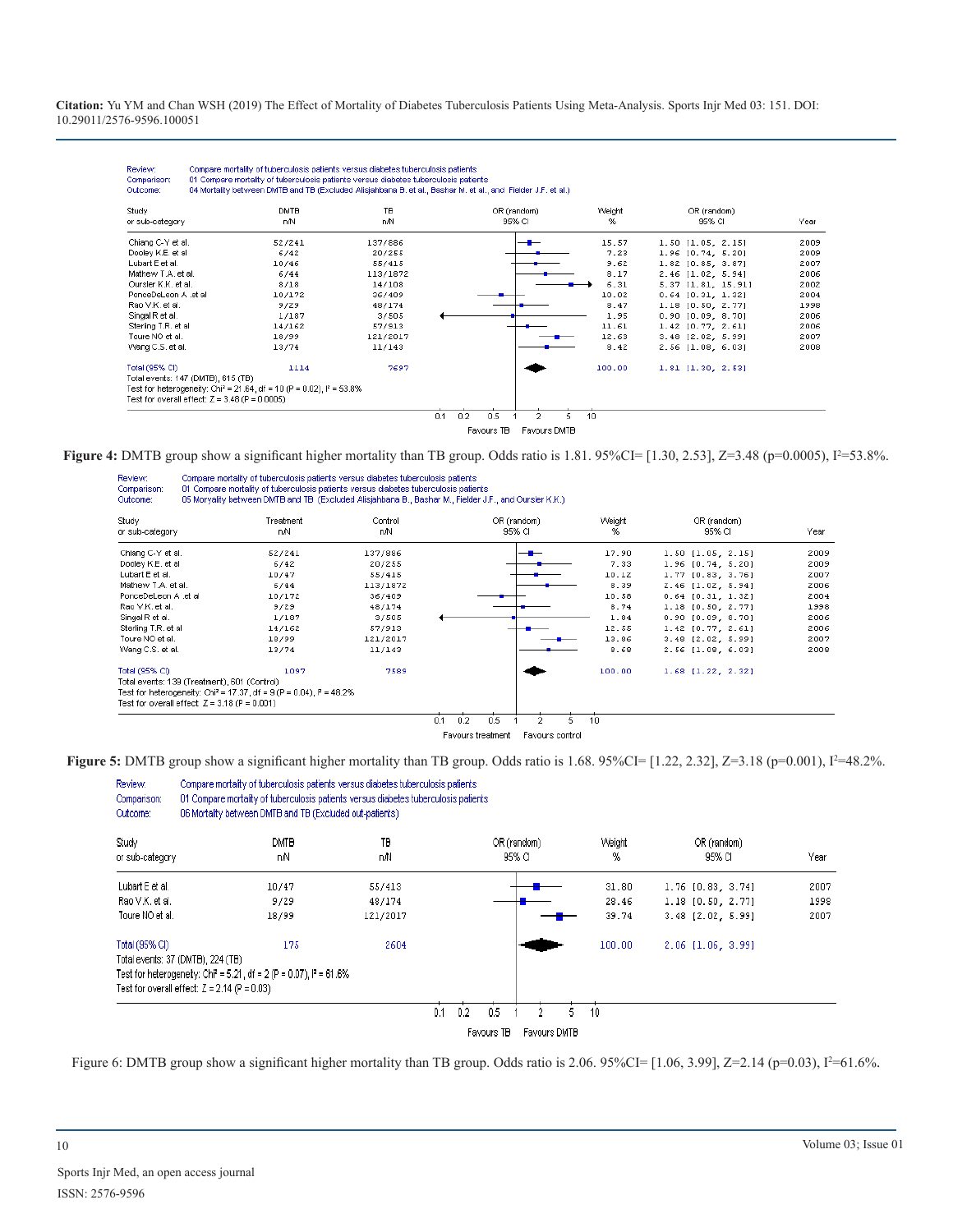#### **Discussion**

#### **Diabetes Impact of the Pulmonary Tuberculosis**

Diabetic patients were more likely to present with cavitary nodules and lower lung field TB. The PTB-DM group had higher [frequencies of fever and haemoptysis than the PTB group. The](https://www.ncbi.nlm.nih.gov/pubmed/17278679)  PTB-DM group also had significantly higher frequencies of consolidation and cavity in terms of lung lesions. Other studies [also reported no difference in the symptomatology or clinical](https://www.sciencedirect.com/science/article/pii/004138799090040F)  presentation of TB patients with or without diabetes. However, there are reports that TB might progress rapidly in diabetic patients [28]. Diabetes may impact the pulmonary tuberculosis treatment and its mortality of tuberculosis [25].

#### **Causes of heterogeneity**

When we analyze the data in these selective papers by Review Manager, statistical software, heterogeneity will be generated. [Heterogeneity may be due to chance, or unreliable data from the](https://www.ncbi.nlm.nih.gov/pubmed/16941365)  scale used to measure the treatment effect. It may also be due to variety of treatment characteristics, which can be investigated [and/or patient-level covariates which can also be investigate it.](https://www.ncbi.nlm.nih.gov/pubmed/10601511)  If none of the above account for it, unexplainable. Rather than [explain or explicitly adjust for variation between studies, one](https://www.ncbi.nlm.nih.gov/pubmed/18630984)  can pool studies using a random effects model which allows for variation in the underlying effect size between studies to be taken [into account. In our searched papers, there is the difference of the](https://www.ncbi.nlm.nih.gov/pubmed/17435905)  sample sizes among studies [29]. In the four papers, sample size and patient's quantity collected were more than 1000. Only three [papers determine the mortality rate and predictors of mortality](https://www.ncbi.nlm.nih.gov/pubmed/12015699)  among patients hospitalized [19,26,27]. In some studies, records of patients are in the period of 5 years [21,24,27]. But in some studies, records of patients are shorter as 2 to 3 years [17,20,21,27]. The parts of papers are related to retrospectively reviewing or retrospective cohort studies [22,23]. This is why the validity of pooling studies will generate heterogeneous treatment outcomes [30-38].

#### **Died Risks of Pulmonary Tuberculosis**

In the 14 papers we adopted, there were 8 papers favoring [DMTB with a higher mortality and 6 papers without any significant](https://www.ncbi.nlm.nih.gov/pubmed/10531160)  difference between DMTB and TB groups.

#### **Conclusion**

There is a paucity of published reports regarding the mortality among TB patients with associated DM. Diabetes is one of the risk effects on the tuberculosis patients, which arises their mortality. [Tuberculosis patients with diabetes have the higher mortality than](http://www.who.int/whosis/en/)  tuberculosis patients without diabetes.

#### **References**

- 1. [Gustafson P, Gomes VF, Vieira CS, Jensen H, Seng R, et al. \(2001\)](https://www.ncbi.nlm.nih.gov/pubmed/11476664) [Tuberculosis Mortality During a Civil War in Guinea-Bissau. JAMA](https://www.ncbi.nlm.nih.gov/pubmed/11476664) [286: 599-603.](https://www.ncbi.nlm.nih.gov/pubmed/11476664)
- 2. [Dyck RF, Klomp H, Marciniuk DD, Tan L, Stang MR, et al. \(2007\) The](https://www.ncbi.nlm.nih.gov/pubmed/17278679) Relationship Between Diabetes and Tuberculosis in Saskatchewan. [Can J Public Health 98: 55-59.](https://www.ncbi.nlm.nih.gov/pubmed/17278679)
- 3. [Mugusi F, Swai ABM, Alberti KGMM, Mclarty DG \(1990\) Increased](https://www.sciencedirect.com/science/article/pii/004138799090040F)  prevalence of diabetes mellitus in patients with pulmonary tuberculosis [in Tanzania. Tubercle 71: 271-276.](https://www.sciencedirect.com/science/article/pii/004138799090040F)
- 4. [Wild S, Roglic G, Green A, Sicree R, King H \(2004\) Global Prevalence](https://www.ncbi.nlm.nih.gov/pubmed/15111519) of Diabetes: Estimates for the year 2000 and projections for 2030. [Diabetes Care 27: 1047-1053.](https://www.ncbi.nlm.nih.gov/pubmed/15111519)
- 5. [Dyck RF, Klomp H, Marciniuk DD, Tan L, Stang MR, et al. \(2007\) The](https://www.ncbi.nlm.nih.gov/pubmed/17278679) [Relationship Between Diabetes and Tuberculosis in Saskatchewan.](https://www.ncbi.nlm.nih.gov/pubmed/17278679)  [Can J Public Health 98: 55-59.](https://www.ncbi.nlm.nih.gov/pubmed/17278679)
- 6. [Nijland HM, Ruslami R, Stalenhoef JE, Nelwan EJ, Alisjahbana B, et](https://www.ncbi.nlm.nih.gov/pubmed/16941365) al. (2006) Exposure to Rifampicin Is Strongly Reduced in Patients with [Tuberculosis and Type 2 Diabetes. Clin Infect Dis 43: 848-854.](https://www.ncbi.nlm.nih.gov/pubmed/16941365)
- 7. [Joshi N, Caputo GM, Weitekamp MR, Karchmer AW \(1999\) Infections](https://www.ncbi.nlm.nih.gov/pubmed/10601511)  in Patients with Diabetes Mellitus. N Engl J Med 341: 1906-1912.
- 8. [Jeon CY, Murray MB \(2008\) Diabetes Mellitus Increases the Risk of](https://www.ncbi.nlm.nih.gov/pubmed/18630984) Active Tuberculosis: A Systematic Review of 13 Observational Stud[ies. PLoS Med 5: 1091-1101.](https://www.ncbi.nlm.nih.gov/pubmed/18630984)
- 9. [Santo AH \(2006\) Deaths attributed to multiple causes and involving](https://www.ncbi.nlm.nih.gov/pubmed/17435905)  tuberculosis in the state of Rio de Janeiro Brazil between 1999 and [2001. J Bras Pneumol 32: 544-552.](https://www.ncbi.nlm.nih.gov/pubmed/17435905)
- 10. [Schmitt SK, Mehta N \(2002\) Systematic Reviews of Infectious Dis](https://www.ncbi.nlm.nih.gov/pubmed/12015699)eases. Clin Infect Dis 34: 1515-1523.
- 11. [Bhansali A, Chattopadhyay A, Dash RJ \(2003\) Mortality in diabetes:](https://www.ncbi.nlm.nih.gov/pubmed/12706320)  [a retrospective analysis from a tertiary care hospital in North India.](https://www.ncbi.nlm.nih.gov/pubmed/12706320)  [Diabetes Res Clin Pract 60: 119-124.](https://www.ncbi.nlm.nih.gov/pubmed/12706320)
- 12. [Dye C, Scheele S, Dolin P, Pathania V, Raviglione MC \(1999\) Global](https://www.ncbi.nlm.nih.gov/pubmed/10517722)  [Burden of Tuberculosis: Estimated Incidence, Prevalence, and Mortal](https://www.ncbi.nlm.nih.gov/pubmed/10517722)[ity by Country. JAMA 282: 677-686.](https://www.ncbi.nlm.nih.gov/pubmed/10517722)
- 13. [Lindoso AA, Waldman EA, Komatsu NK, Figueiredo SM, Taniguchi M,](https://www.ncbi.nlm.nih.gov/pubmed/18833381)  [et al. \(2008\) Profile of tuberculosis patients progressing to death, city](https://www.ncbi.nlm.nih.gov/pubmed/18833381)  [of São Paulo, Brazil, 2002. Rev Saúde Pública 42: 1-7.](https://www.ncbi.nlm.nih.gov/pubmed/18833381)
- 14. [Pérez-Guzmán C, Vargas MH, Torres-Cruz A, Villarreal-Velarde H](https://www.ncbi.nlm.nih.gov/pubmed/10531160)  (1999) Dose Aging Mordify Pulmonary Tuberculosis? A Meta-Analyt[ical Review. Chest 116: 961-967.](https://www.ncbi.nlm.nih.gov/pubmed/10531160)
- 15. [Romon I, Jougla E, Balkau B, Fagot-Campagna A \(2008\) The burden](https://www.ncbi.nlm.nih.gov/pubmed/18386133)  [of diabetes-related mortality in France in 2002; an analysis using both](https://www.ncbi.nlm.nih.gov/pubmed/18386133) [underlying and multiple causes of death. Eur J Epidemiol 23: 327-](https://www.ncbi.nlm.nih.gov/pubmed/18386133) [334.](https://www.ncbi.nlm.nih.gov/pubmed/18386133)
- 16. [World Health Organization \(2006\) Mortality Country Fact Sheet. World](http://www.who.int/whosis/en/)  Health Statics.